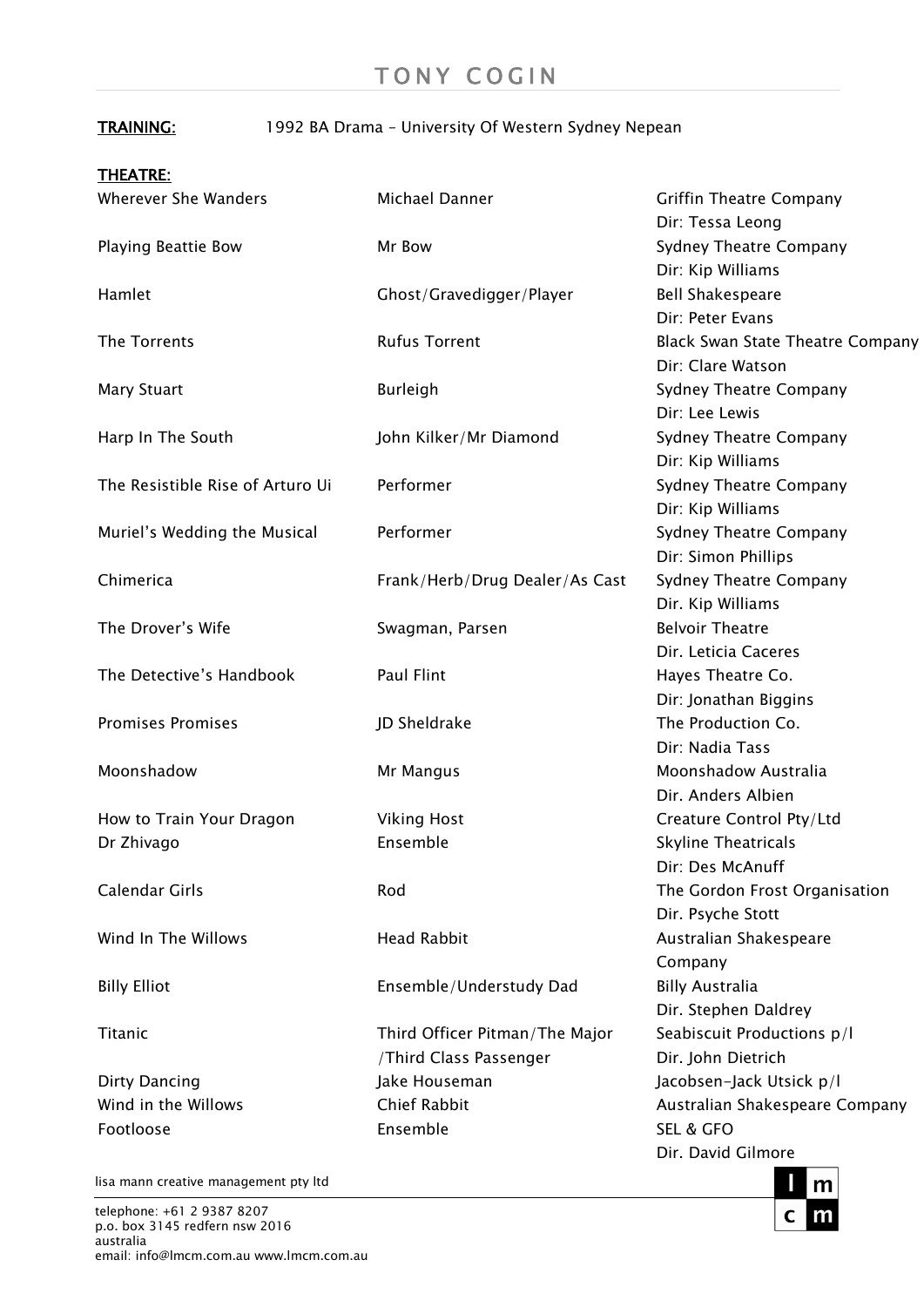| Man of La Mancha                         | Pedro/Capt. of       | <b>GORDON FROST ORGANISATION</b> |
|------------------------------------------|----------------------|----------------------------------|
|                                          | Inquisition/Prisoner | Dir. Susan Schulman              |
|                                          | U/S Corrasco & Gov.  |                                  |
| Chrome                                   |                      | Goodwill Games, Brisbane         |
| All of Me                                | Mick                 | Legs On the Wall                 |
|                                          |                      | Dir. Nigel Jamieson              |
| <b>CHROME</b>                            |                      | European Tour & Olympic Fest.    |
| Wind In the Willows                      | <b>Badger</b>        | One Blue Shoe Productions        |
|                                          |                      | Dir. Paul Eastway                |
| An Ideal Husband                         | Mason                | <b>Footbridge Productions</b>    |
|                                          |                      | Dir. Peter Hall                  |
| Love, Fame, Sex and Money                | Various              | J and J Field                    |
| <b>Spilling Bodies</b>                   | Various              | Two Planks and a Passion         |
| <b>Measure for Measure</b>               | Duke                 | Pilgrim Theatre                  |
| Making Tracks the Kakadoowahs            |                      | Festival of the Dreaming         |
| An Ideal Husband                         | Mason                | <b>Footbridge Productions</b>    |
|                                          |                      | Dir. Peter Hall                  |
| The Monk                                 |                      | Two Planks and a Passion         |
| Chrome                                   |                      | France/Belgium Tour              |
| Only Heaven Knows                        | Cliff                | <b>Stables Theatre</b>           |
| The Club                                 | Danny                | <b>Marian Street Theatre</b>     |
| <b>Relative Merits</b>                   | Adam                 | Stables Theatre and schools tour |
| Spilling Bodies                          |                      | Dir. Margaret Davis              |
| Chrome                                   |                      | Washington DC/Melb Fest.         |
| Chrome                                   |                      | Melbourne Festival/Japan         |
| Sport-Space Project                      |                      | Syd Cricket & Sports Ground      |
| Intricate Rituals self devised           |                      | The Performance Space            |
| The Wizard of Oz pantomime               |                      |                                  |
| Sydney Cove Authority,                   |                      | Sesqui Celebrations              |
| Ikuzus: The Flight of the Scavengers     |                      | Disruptive Services Festival The |
| <b>Boxes</b>                             |                      | The Bacardi Club Guiness         |
|                                          |                      | Outdoor Performance Fest.        |
| Wertenbaker                              |                      | Dir. Margaret Davis              |
| Our Country's Good by Timberlake         |                      | Theatre Nepean                   |
| The Chapel Perilous                      | <b>Hewett</b>        | Theatre Nepean                   |
| The Cotton Club                          |                      | Hotel Intercontinental           |
|                                          |                      | Lehman and Associates            |
| Sound Information comedy                 | Corporate Figure     | Sydney Ideas Fair                |
| The Boxes                                |                      |                                  |
| Recycled Theatre devised work            |                      | Powerhouse Museum                |
| Performance Works in collaboration       |                      | The Australian Museum            |
| With the Monsters of the Deep Exhibition |                      |                                  |
| The Portage                              |                      | Canberra Festival                |

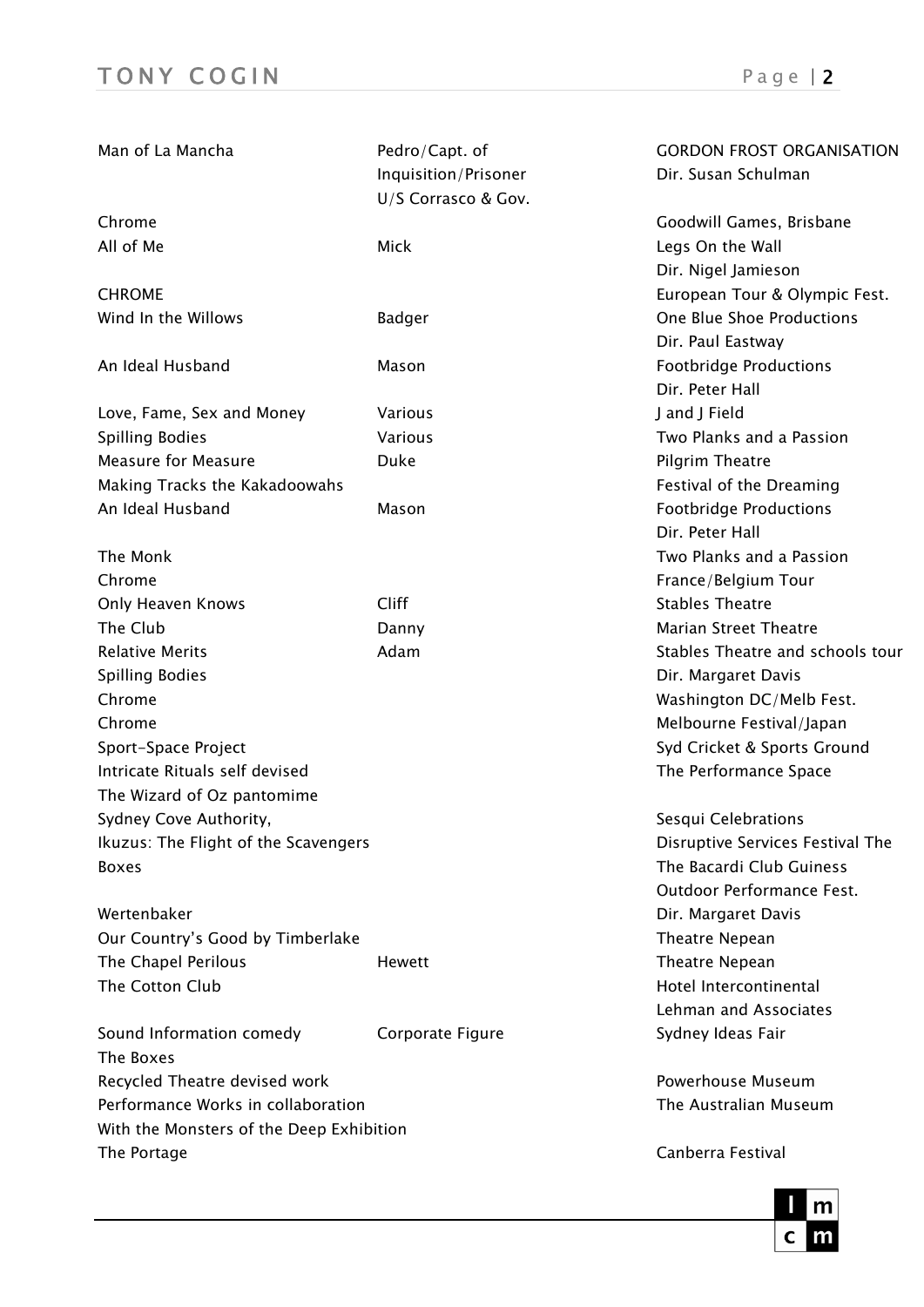## TONY COGIN Page 13

Journeys Powerhouse Museum Agamemnon by Berkoff Theatre Nepean Agamemnon by Berkoff Theatre Nepean Theatre Nepean

# Ladders in the Landscape Festival of Sydney Kulini Co.

## ESTABLISHED DISRUPTIVE SERVICES, A PERFORMANCE COMPANY, TO PURSUE THE FESTIVAL AND CORPORATE THEATRE MARKETS NOW KNOWN AS ARMCHAIR FACOTUM. ENGAGEMENTS FOR; SYDNEY COVE AUTHORITY, POWERHOUSE MUSEUM, WORLD HERITAGE DAY 1990.

#### TELEVISION:

Dead Lucky **Ian Jamieson** Dead Lucky Prod Pty Ltd

Cops LAC Doctor Cops Productions no 1 P/L Dance Academy Series 1&2 **Dr. Lieberman** Dr. Dance Academy Production All Saints Peter Harding SNOL

Life Support –Series 3 Penne's Dad McDonald Eastway

## FILM:

The Drover's Wife: The Drover's Wife: The Drover's Wifest Allen and Robert Parsons Bunya Productions | Oombarra Productions | Oombarra Productions | Oombarra Productions | Compara Productions | Oombarra Productions | Compa The Legend of Molly Johnson **Direct Contract Contract Contract Contract Contract Contract Contract Contract Contract Contract Contract Contract Contract Contract Contract Contract Contract Contract Contract Contract Contra** A Little TLC Goes Along Way Three Bears Media

Figures in Motion **Figures** in Motion **AFTRS** 

Saturday Night, Sunday Morning Policeman Core Original Prods. P/l TV1 AFTRS

Rake **Prison Processing** Rake 3 Pty Ltd **Officer** 

Home and Away **Priv.** Investigator Channel 7

Dir: David Ceaser Love Child Bill Playmaker Media Pty Ltd Home and Away **Seven Network Operations Ltd** Dr Joyce Seven Network Operations Ltd Blue Heelers Series 14 **Bob Thorne** Bob Thorne Southern Star Prod No.7 P/L Ltd Dir. Fiona Banks Snobs Engineer West Street Productions No 2 p/l All Saints **Communist Communist Contract Contract Contract Contract Contract Contract Contract Contract Contract Contract Contract Contract Contract Contract Contract Contract Contract Contract Contract Contract Contract C** Dir. Bill Hughes CNNNN Dad Zapruder's Other Films p/l Headstart Cooper Gannon Television p/l Water Rats Mark Ruscati Controller Rats Mark Ruscati Quicksilver Prods. P/l GP Leo ABC/Roadshow Coote Carroll Blue Murder **Steve Paully** Steve Paully Southern Star Sullivan Prods.

Dir. Phil Carlisle Deck Dogz Jack Filkins Deck Dodz Films p/l Dir. Steve Pasvolsky Dir. Damian Power Dir. Jann Runniko

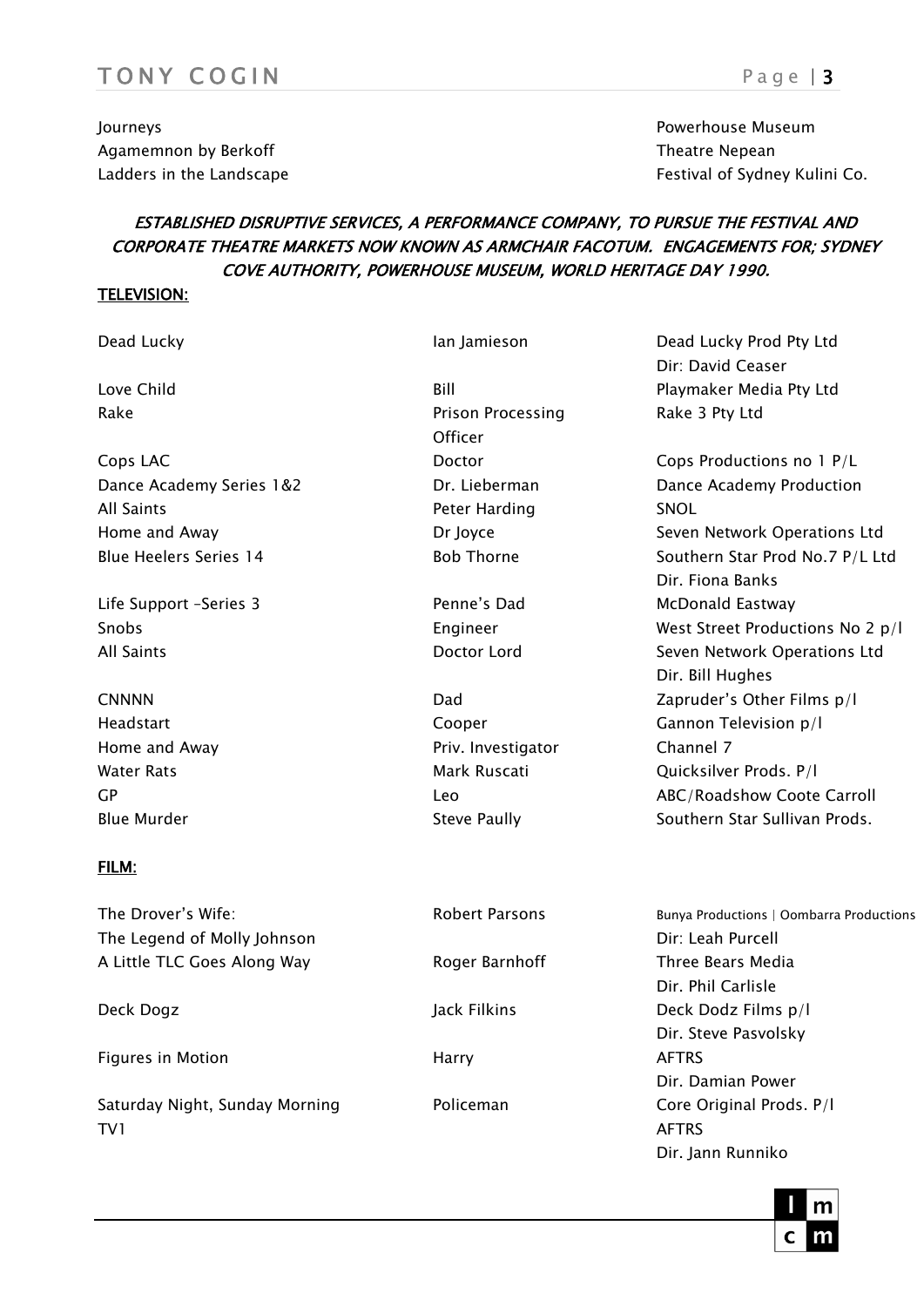## TONY COGIN Page | 4

## Disarming by T Katsigiannis AFTRS

### CORPORATE VIDEO:

Cisco Systems Home Video Jack Morton Worldwide

Coffee Breaks **Wavelength Pty Ltd** -Lunch -Would You Like To Come In For Sex?

## VOICE OVER:

Dir. John Moillon JNR. Optus Optus Communications Dir. Brett Murphy

| Drift                      |                              | Drift International P/L      |
|----------------------------|------------------------------|------------------------------|
| Swimming Upstream          |                              | <b>Upstream Productions</b>  |
| White Collar Blue          |                              | Knapman Wyld Television      |
| The Hard Word              |                              | Wildheart Productions p/l    |
| Moulin Rouge               |                              | Bazmark Film p/l             |
| NHK -Japanese documentary  | <b>English Dubbing</b>       | SBS Language Services        |
| The Rubicon -Miniseries    |                              | West Street Prods. No. 2 p/l |
| When Good Ghouls Go Bad    |                              | Moore Park Prod. svces. p/l  |
| My Brother Jack            |                              | Samson Productions (MBJ) p/l |
| Changi                     |                              | <b>ABC</b>                   |
| Subterano                  |                              | Becker Films No. 6 p/l       |
| The Road from Coorain      |                              | Chapman Pictures             |
| The Quiet American         | <b>BBC Radio Broadcaster</b> | Veryquiet Productions p/l    |
| Farscape 2                 |                              | Farscape Prods. No. 2 p/l    |
| <b>Water Rats</b>          |                              | Quicksilver Productions      |
| Ihaka - A Blunt Instrument |                              | Screentime p/l               |
| The Farm                   |                              | <b>ABC</b>                   |
| Chopsocky 'Hard Knox'      |                              | Zodiac $p/I$                 |
| Farscape                   |                              | Nine Films & Television p/l  |
| The Wog Boy                |                              | $G.O.$ Films $p/I$           |
| Mr Accident                |                              | Happy Brand Films p/l        |
| Babe 2 - Pig in the City   |                              | Kennedy MILLER MEDIA PRODS.  |
|                            |                              |                              |

## WEB-SERIES:

The Funny Vegetarian The Funny Vegetarian Communication Cade Communication Communication Communication Communication Communication Communication Communication Communication Communication Communication Communication Communi

C

m